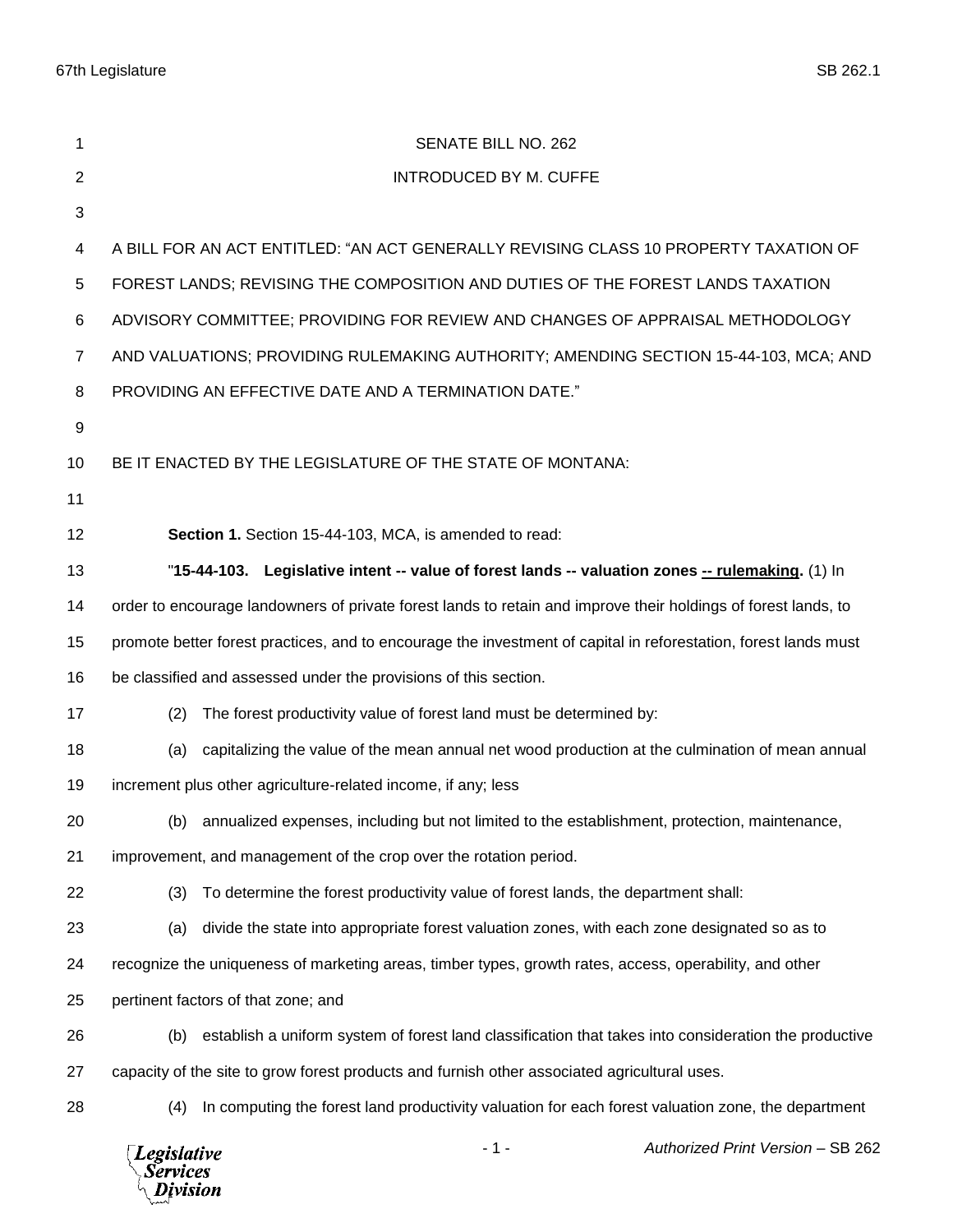| 1              | shall determine the productive capacity value of all forest lands in each forest valuation zone using the formula |
|----------------|-------------------------------------------------------------------------------------------------------------------|
| $\overline{2}$ | $V = I/R$ , where:                                                                                                |
| 3              | V is the per-acre forest productivity value of the forest land;<br>(a)                                            |
| 4              | I is the per-acre net income of forest lands in each valuation zone and is determined by the<br>(b)               |
| 5              | department using the formula $I = (M \times SV) + AI - C$ , where:                                                |
| 6              | I is the per-acre net income;<br>(i)                                                                              |
| 7              | (ii) M is the mean annual net wood production;                                                                    |
| 8              | (iii) SV is the stumpage value;                                                                                   |
| 9              | (iv) AI is the per-acre agriculture-related income; and                                                           |
| 10             | C is the per-unit cost of the forest product and agricultural product produced, if any; and<br>(v)                |
| 11             | R is the capitalization rate determined by the department as provided in subsection (6).<br>(c)                   |
| 12             | (5)<br>Net income must:                                                                                           |
| 13             | be calculated for each year of a base period, which is the most recent 10-year period for which<br>(a)            |
| 14             | data is available prior to the date the revaluation cycle ends. Data referred to in subsection (4)(b) must be     |
| 15             | averaged.                                                                                                         |
| 16             | be based on a rolling average of stumpage value of timber harvested within the forest valuation<br>(b)            |
| 17             | zone and on the associated production cost data for the base period from sources considered appropriate by        |
| 18             | the department; and                                                                                               |
| 19             | include agriculture-related net income for the same time period as the period used to determine<br>(c)            |
| 20             | average stumpage values.                                                                                          |
| 21             | The capitalization rate must be calculated for each year of the base period and is the average<br>(6)             |
| 22             | capitalization rate determined by the department after consultation with the forest lands taxation advisory       |
| 23             | committee, plus the effective tax rate. The capitalization rate must be adopted by rule. However, the             |
| 24             | capitalization rate for each year of the base period for tax years 2015 through 2020 may not be less than 8%.     |
| 25             | (7)<br>The effective tax rate must be calculated for each year of the base period by dividing the total           |
| 26             | estimated tax due on forest lands subject to the provisions of this section by the total forest value of those    |
| 27             | lands.                                                                                                            |
| 28             | (8)<br>For the purposes of this section, if forest service sales are used in the determination of stumpage        |

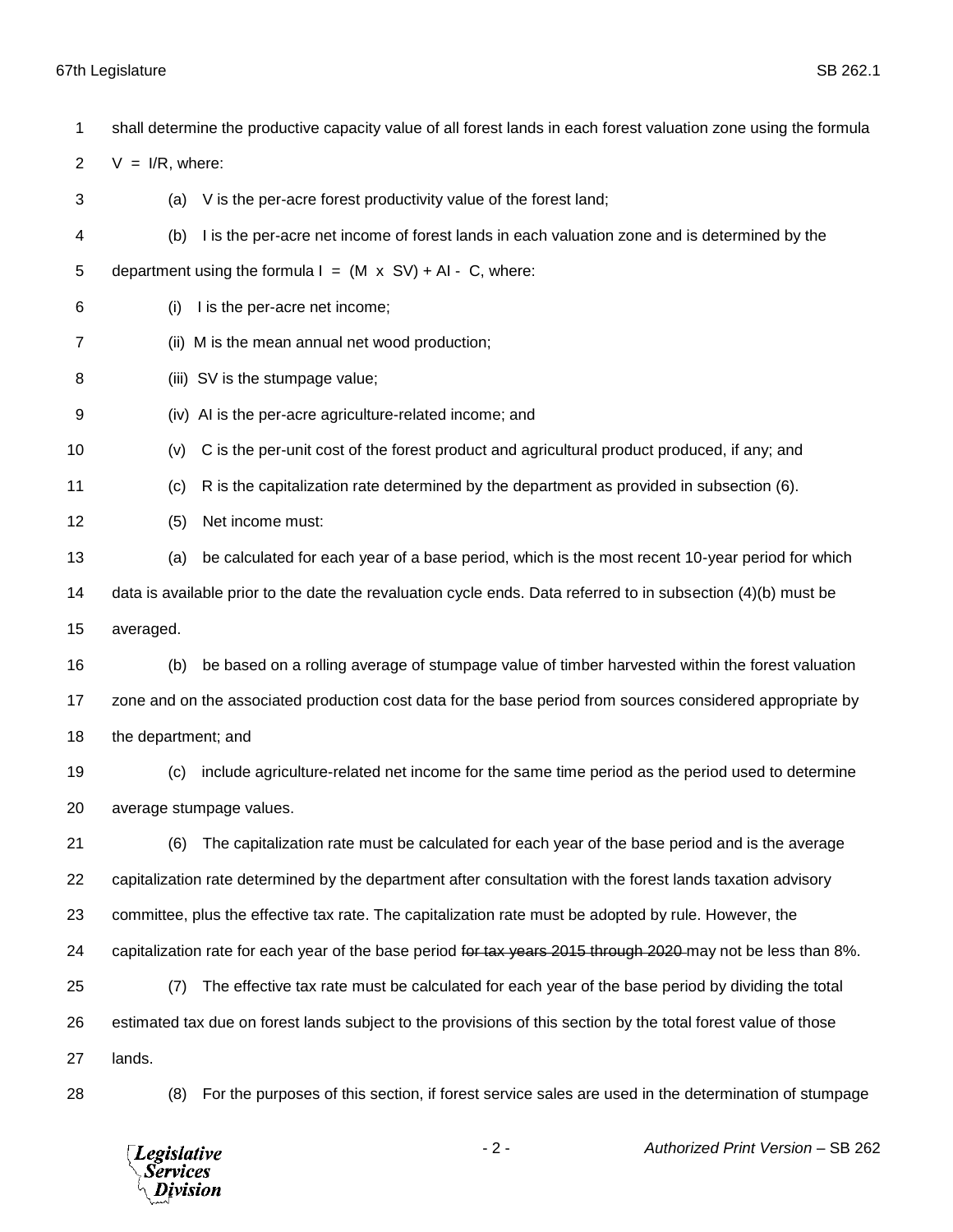values, the department shall take into account purchaser road credits. (9) In determining the forest productivity value of forest lands and in computing the forest land valuation, the department shall use information and data provided by the university of Montana-Missoula or other sources recommended by the forest lands taxation advisory committee. (10) (a) There is a forest lands taxation advisory committee consisting of: (i) four members with expertise in forest matters, one appointed by the majority leader of the senate, one by the minority leader of the senate, one by the majority leader of the house of representatives, and one by the minority leader of the house of representatives; and 9 (ii) three five members appointed by the governor, one who is an two who are industrial forest 10 landowner landowners, one who is a two who are nonindustrial forest landowner landowners, and one who is a county commissioner. (b) The committee must be appointed and convened no later than July 1 of the year that is 2 years prior to the first year of each reappraisal cycle. The terms of the members expire on June 30 of the first year of each reappraisal cycle. (c) The advisory committee shall: (i) review data required by subsections (2) through (6), (8), and (9), including data on productivity value, stumpage value, wood production, capitalization rate, net income, and agriculture-related income; (ii) recommend to the department any adjustments to data if required by changes in government forest land programs, market conditions, or prevailing forest lands practices; (iii) recommend appropriate base periods and averaging methods to the department; (iv) verify for each forest valuation zone and forest land classification and subclassification under subsection (3) that the income determined in subsection (5) reasonably approximates that which the average Montana forest landowner could have attained; and (v) recommend forest land valuation techniques to the department. (11) The members of the forest lands taxation advisory committee must be appointed and convened no later than July 15, 2021, for the specific purpose of reviewing and establishing appraisal methodology with the department. For the period of July 1, 2021, through December 31, 2022, the committee shall work with the department to: